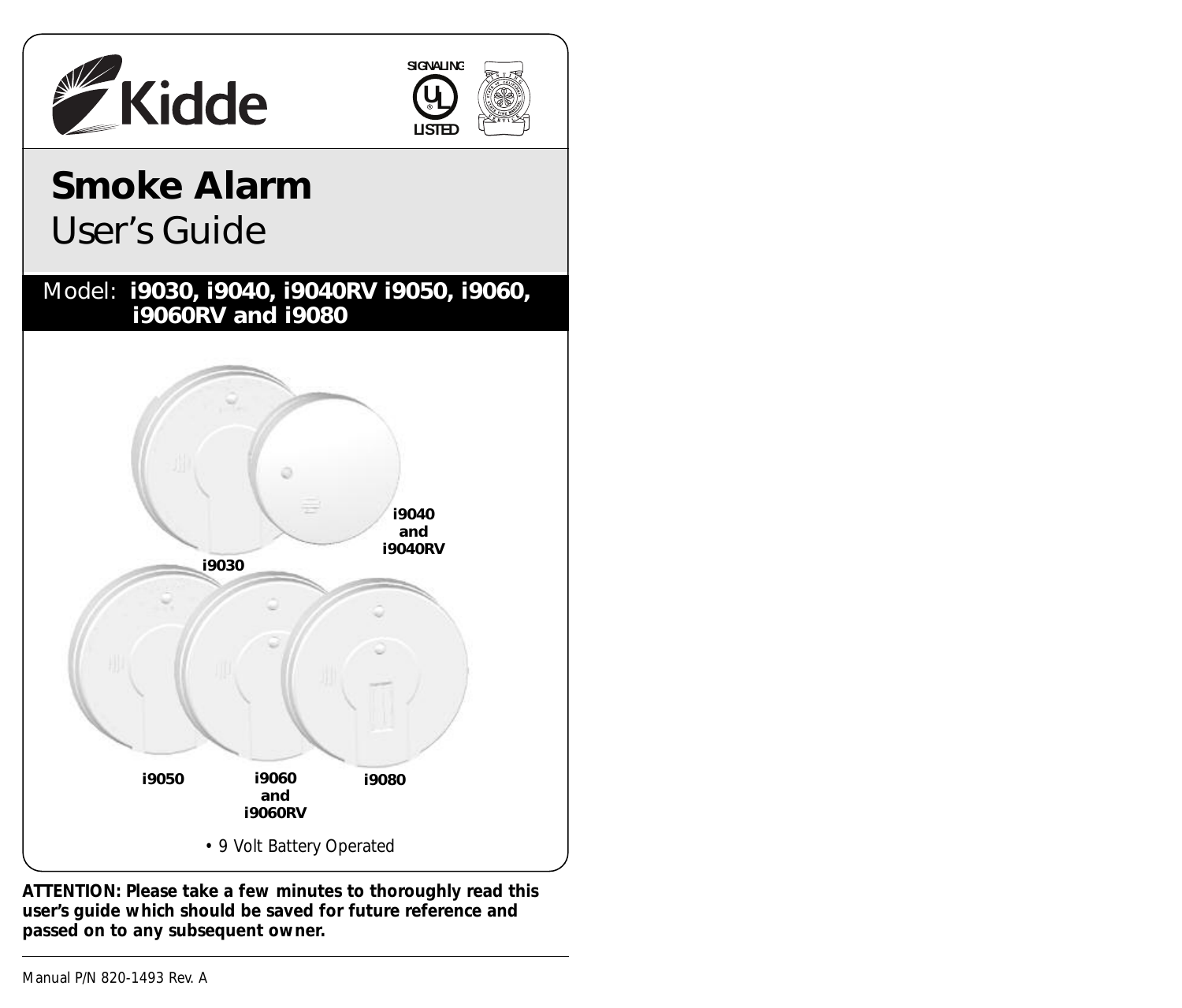# **What to do When the Alarm Sounds!**

# **Smoke Alarm Procedure NEVER IGNORE THE SOUND OF THE ALARM!**

Smoke alarms are designed to minimize false alarms. Cigarette smoke will not normally set off the alarm, unless the smoke is blown directly into the alarm. Combustion particles from cooking may set off the alarm if it is located too close to the cooking area. Large quantities of combustion particles are generated from spills or when broiling. Using the fan on a range hood which vents to the outside (non-recirculating type) will also help remove these combustion particles from the kitchen.

If the alarm sounds, check for fires first. If a fire is discovered, follow these steps. Become thoroughly familiar with these steps and review with all family members:

- Alert small children in the home.
- Leave immediately by your escape plan. Every second counts, so don't waste time getting dressed or picking up valuables.
- In leaving, don't open any inside door without first feeling its surface. If hot, or if you see smoke seeping through cracks, don't open that door! Instead, use your alternate exit. If the inside of the door is cool, place your shoulder against it, open it slightly and be ready to slam it shut if heat and smoke rush in.
- If the air is smoky, stay close to the floor. Breathe shallowly through a cloth, wet if possible.
- Once outside, go to your selected meeting place and make sure everyone is there.
- Call the fire department from your neighbor's home not from yours!
- Don't return to your home until the fire officials say that it is all right to do so.

## **Welcome**

**i9030, i9040, i9040RV, i9050, i9060, i9060RV, - 9 Volt Battery Operated Smoke Alarm with "HUSH" Control to temporarily silence nuisance alarms.**

**i9080 - 9 Volt Battery Operated Smoke Alarm with "HUSH" Control to temporarily silence nuisance alarms and with Battery Powered Safety Light.**

Thank you for purchasing this smoke alarm. It is an important part of your family's home safety plan. You can trust this product to provide the highest quality safety protection. We know you expect nothing less when the lives of your family are at stake.

# **Important Warning Statements**

**IMPORTANT! READ ALL INSTRUCTIONS BEFORE INSTALLATION AND KEEP THIS MANUAL NEAR THE ALARM FOR FUTURE REFERENCE.**

**WARNING: BATTERY DOOR WILL NOT CLOSE AND/OR ALARM WILL NOT ATTACH TO MOUNTING BRACKET UNLESS BATTERY IS INSTALLED CORRECTLY.**

**REMOVAL OF BATTERY WILL RENDER THE SMOKE ALARM INOPERATIVE.**

**WARNING: TEST YOUR SMOKE ALARM OPERATION AFTER RV OR MOBILE HOME VEHICLE HAS BEEN IN STORAGE, BEFORE EACH TRIP AND AT LEAST ONCE A WEEK DURING USE.**

**CAUTION: DUE TO THE LOUDNESS OF THE ALARM (85 DECIBELS), ALWAYS STAND AN ARMS-LENGTH AWAY FROM THE UNIT WHEN TESTING.**

**CAUTION: BEFORE USING THE ALARM HUSH FEATURE, IDENTIFY THE SOURCE OF THE SMOKE AND BE CERTAIN A SAFE CONDITION EXISTS. NOTE: DENSE SMOKE WILL OVERRIDE THE HUSH CONTROL FEATURE AND SOUND A CONTINUOUS ALARM.**

**SMOKE ALARMS ARE DEVICES THAT CAN PROVIDE EARLY WARN-ING OF POSSIBLE FIRES AT A REASONABLE COST; HOWEVER, ALARMS HAVE SENSING LIMITATIONS. IONIZATION SENSING ALARMS MAY DETECT INVISIBLE FIRE PARTICLES (ASSOCIATED WITH FAST FLAMING FIRES) SOONER THAN PHOTOELECTRIC ALARMS. PHOTOELECTRIC SENSING ALARMS MAY DETECT VISIBLE FIRE PARTICLES (ASSOCIATED WITH SLOW SMOLDERING FIRES) SOONER THAN IONIZATION ALARMS. HOME FIRES DEVELOP IN DIFFERENT WAYS AND ARE OFTEN UNPREDICTABLE. FOR MAXI-MUM PROTECTION, KIDDE RECOMMENDS THAT BOTH IONIZATION AND PHOTOELECTRIC ALARMS BE INSTALLED.**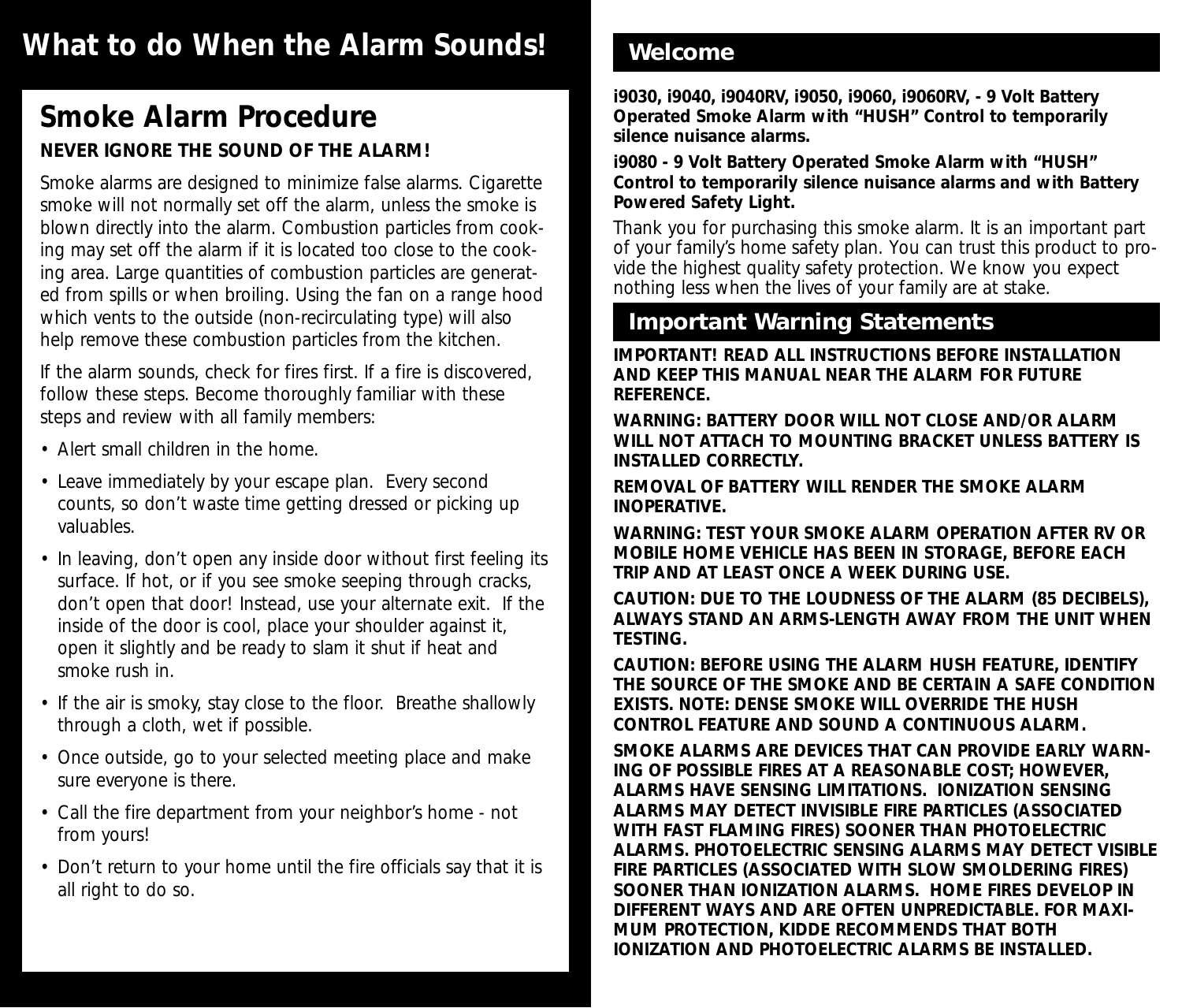# **Product Specifications**

This alarm detects products of combustion using the ionization technique. It contains 0.9 microcurie of Americium 241, a radioactive material (see section 9). Distributed under U.S. NRC License No. 32-23858-01E. Manufactured in compliance with U.S. NRC safety criteria in 10 CFR 32.27. The purchaser is exempt from any regulatory requirements. Do not try to repair the smoke alarm yourself. Refer to the instructions in section 12 for service.

#### **LOSS OF POWER TO THE ALARM WILL RENDER THIS ALARM INOPERATIVE.**

# **Contents of This User's Guide**

- **1.** Recommended Locations for Smoke Alarms
- **2.** Locations to avoid
- **3.** Installation Instructions
- **4.** Operation and testing
- **5.** Nuisance Alarms
- **6.** Maintenance
- **7.** Limitations of Smoke Alarms
- **8.** Good Safety Habits
- **9.** NRC Information
- **10.** NFPA Protection Standard 72
- **11.** California State Fire Marshal Required Information
- **12.** Service and Warranty

# **1. Recommended Locations for Smoke Alarms**

- Locate the first alarm in the immediate area of the sleeping rooms. Try to monitor the exit path as the sleeping rooms are usually farthest from the exit. If more than one sleeping area exists, locate additional alarms in each sleeping area (See figure 3).
- Locate additional alarms to monitor any stairway as stairways act like chimneys for smoke and heat.
- Locate at least one alarm on every floor level.
- Locate an alarm in every sleeping room.
- Locate an alarm in every room where electrical appliances are operated (i.e. portable heaters or humidifiers).
- Locate an alarm in every room where someone sleeps with the door closed. The closed door may prevent an alarm not located in that room from waking the sleeper.
- Smoke, heat, and combustion products rise to the ceiling and spread horizontally. Mounting the smoke alarm on the ceiling in the center of the room places it closest to all points in the room. Ceiling mounting is preferred in ordinary residential construction.
- For mobile home installation, select locations carefully to avoid thermal barriers that may form at the ceiling. For more details, see MOBILE HOME INSTALLATION below.
- When mounting an alarm on the ceiling, locate it at a minimum of 4" (10 cm) from the side wall (see figure 1).
- When mounting the alarm on the wall, use an inside wall with the top edge of the alarm at a minimum of 4" (10 cm) and a maximum of 12" (30.5 cm) below the ceiling (see figure 1).

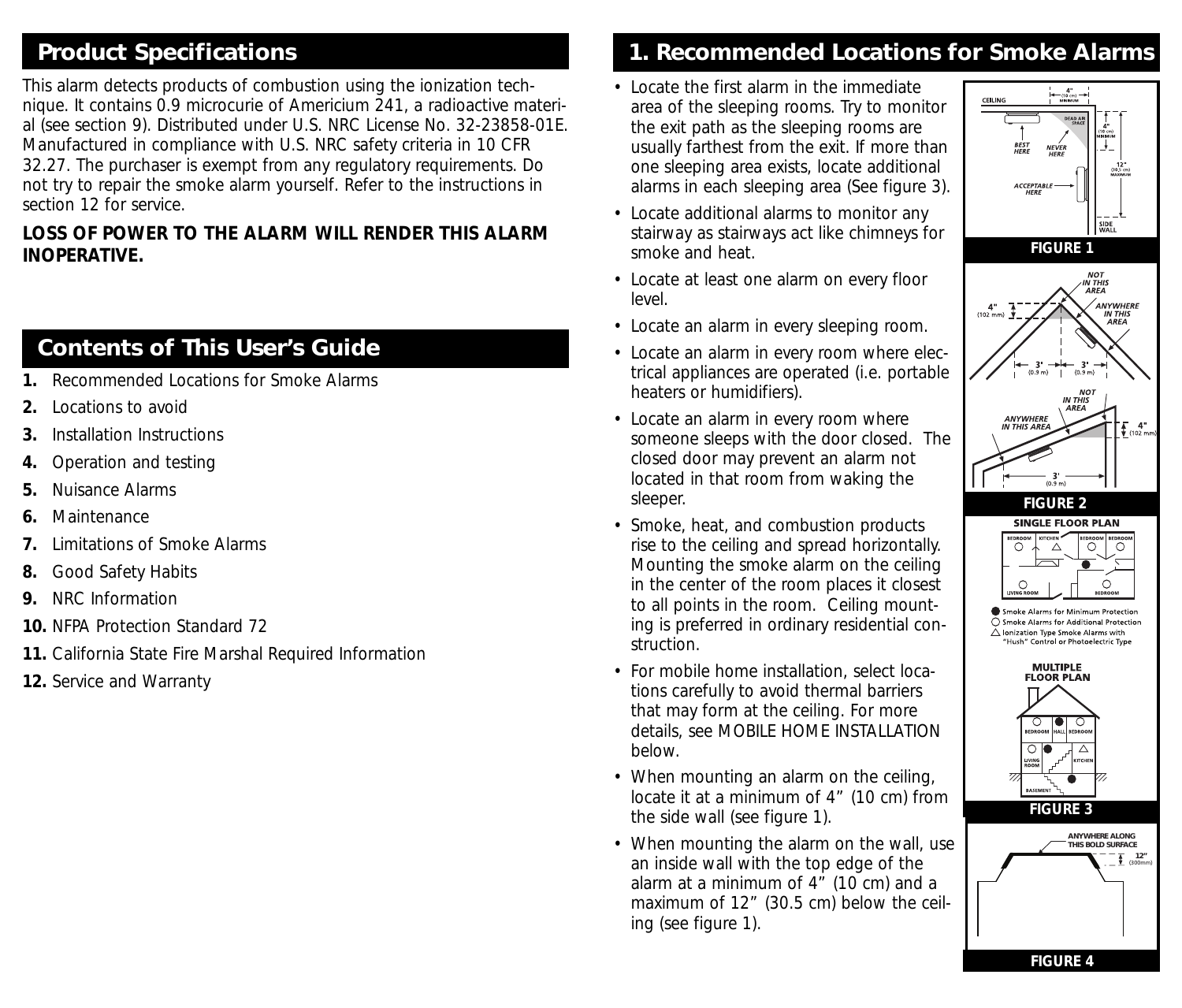# **1. Recommended Locations for Smoke Alarms**

- Put smoke alarms at both ends of a hallway or large room if the hallway or room is more than 30 ft (9.1 m) long. For large rooms, one smoke alarm is recommended for every 500 square feet of floor space.
- In homes that are not well insulated, extreme heat or cold can be transferred from the outside to the inside through poorly insulated walls and roof. This may create a thermal barrier which can prevent the smoke from reaching an alarm mounted on the ceiling. If you are not sure about the insulation in your home, or if you notice that the outer walls and ceiling are either hot or cold, install the alarm on an inside wall. In such homes, install the smoke alarm with the top edge of the alarm at a minimum of 4" (10 cm) and a maximum of 12" (30.5 cm) below the ceiling (see figure 1).
- Install Smoke Alarms on sloped, peaked or cathedral ceilings at or within 3ft (0.9m) of the highest point (measured horizontally). NFPA 72 states: "Smoke alarms in rooms with ceiling slopes greater than 1 ft in 8 ft (.3m in 2.4 m) horizontally shall be located on the high side of the room." NFPA 72 states: "A row of detectors shall be spaced and located within 3 ft (0.9m) of the peak of the ceiling measured horizontally" (see figure 2).
- Install Smoke Alarms on tray-shaped ceilings (coffered ceilings) on the highest portion of the ceiling or on the sloped portion of the ceiling within 12" (305mm) vertically down from the highest point (see figure 4).

### **Mobile Home Installation**

Modern mobile homes have been designed and built to be energy efficient. Install smoke alarms as recommended above (refer to RECOM-MENDED LOCATIONS and Figures 1 and 2). In older mobile homes that are not well insulated compared to present standards, extreme heat or cold can be transferred from the outside to the inside through poorly insulated walls and roof. This may create a thermal barrier which can prevent the smoke from reaching an alarm mounted on the ceiling. In such units, install the smoke alarm on an inside wall with the top edge of the alarm at a minimum of 4" (10cm) and a maximum of 12" (30.5cm) below the ceiling (see figure 1).

If you are not sure about the insulation in your mobile home, or if you notice that the outer walls and ceiling are either hot or cold, install the alarm on an inside wall. For minimum protection, install at least one alarm close to the sleeping rooms. For additional protection, see SINGLE FLOOR PLAN in figure 2.

#### **WARNING: TEST YOUR SMOKE ALARM OPERATION AFTER RV OR MOBILE HOME VEHICLE HAS BEEN IN STORAGE, BEFORE EACH TRIP AND AT LEAST ONCE A WEEK DURING USE.**

# **2. Locations To Avoid**

- In the garage. Products of combustion are present when you start your automobile.
- Less than 4" (10cm) from the peak of an "A" frame type ceiling.
- In an area where the temperature may fall below 40ºF or rise above 100ºF, such as garages and unfinished attics; this should also include electrical boxes exposed to these environments.
- In dusty areas. Dust particles may cause nuisance alarm or failure to alarm.
- In very humid areas. Moisture or steam can cause nuisance alarms.
- In insect-infested areas.
- Smoke alarms should not be installed within 3 ft (.9m) of the following: the door to a kitchen, the door to a bathroom containing a tub or shower, forced air supply ducts used for heating or cooling, ceiling or whole house ventilating fans, or other high air flow areas.
- Kitchens. Normal cooking may cause nuisance alarms. If a kitchen alarm is desired, it should have an alarm silence feature or be a photoelectric type.
- Near fluorescent lights. Electronic "noise" may cause nuisance alarms.
- Smoke alarms are not to be used with detector guards unless the combination (alarm and guard) has been evaluated and found suitable for that purpose.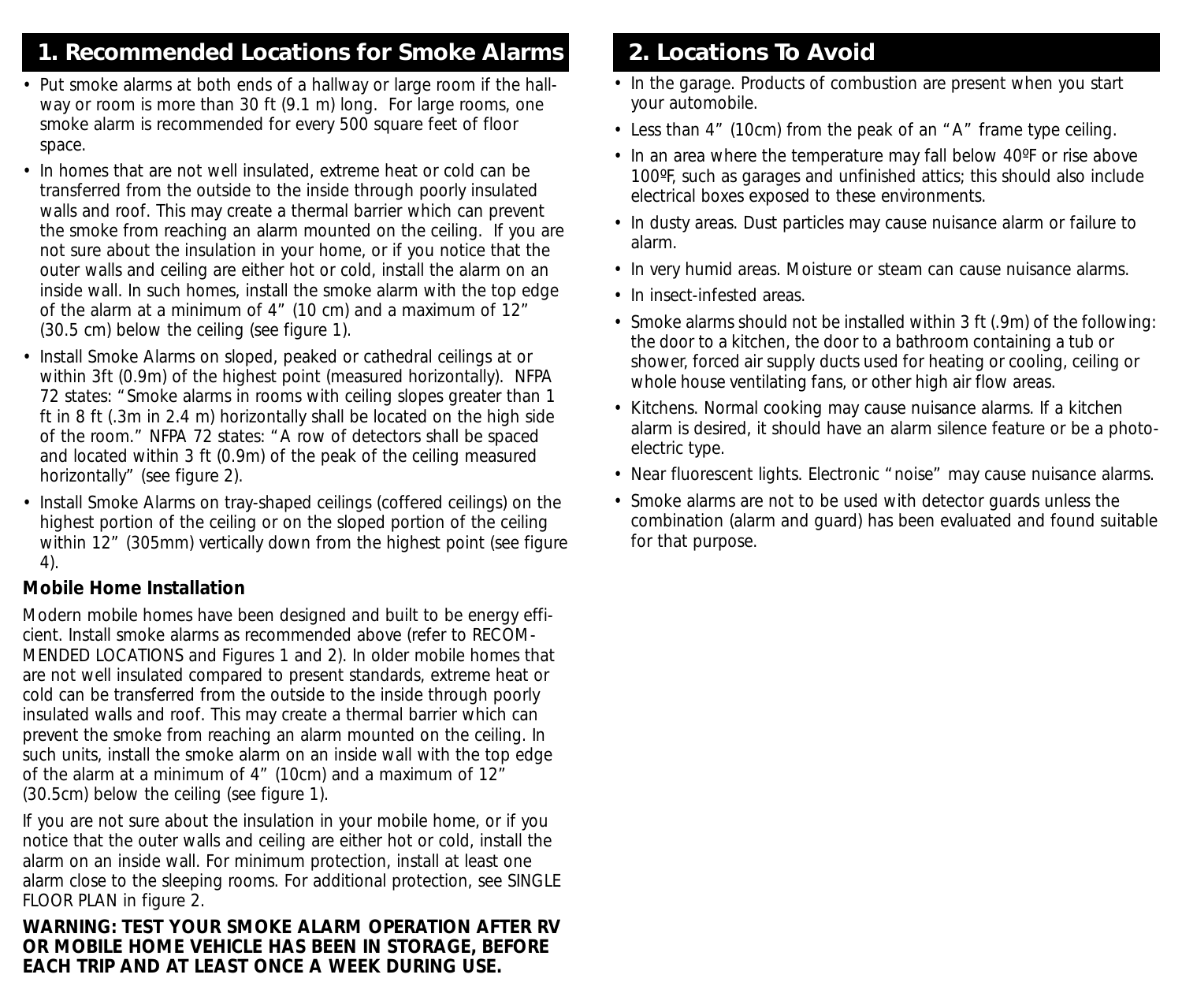





The "A" line should be horizontal and the "UP FOR WALL MOUNTING" arrow must be pointing up.



When wall mounting, mount flat side to the wall and rotate mounting plate approximately 5º to the right as shown.





# **3. Installation Instructions 3. Installation Instructions**

#### **MOUNTING INSTRUCTIONS**

**CAUTION:** This unit is sealed. The cover is not removable!

- 1. Remove the mounting plate from the back of the alarm by holding the mounting plate and twisting the alarm in the direction indicated by the "OFF" arrow on the alarm cover.
- 2. To insure aesthetic alignment of the alarm with the hallway or wall, the "A" line on the mounting plate should be parallel with the hallway when ceiling mounting or horizontal when wall mounting.
- 3. After selecting the proper smoke alarm location as described in section 1, attach the mounting plate to the ceiling as shown in figure 5 and figure 5A. For wall mounting see figure 6 and figure 6A. Place mounting plate on the wall as described in the mounting illustrations. Use the screws and anchors provided to secure the mounting plate (use 3/16" drill bit for anchor holes).
- 4. Battery installation instructions are provided on the inside of the battery door. To ensure proper installation of the smoke alarm battery, follow the instructions.
- 5. When installing the battery, press the battery reminder finger down into the battery compartment and install the battery (see figure 7 and figure 7A for the i9080 alarm).

#### **CAUTION! IF THE BATTERY REMINDER FINGER IS NOT HELD DOWN IN THE BATTERY COMPARTMENT BY THE BATTERY, THE BATTERY DOOR WILL NOT CLOSE AND THE UNIT WILL NOT ATTACH TO THE MOUNT-ING BRACKET. NOTE: THE I9030 AND I9040 DO NOT HAVE A BATTERY DOOR.**

- 6. Alignment marks are provided on the edge of the trim plate and the alarm. After installing the mounting plate, place the alarm on the mounting plate with the alignment marks lined up. Twist the alarm in the direction indicated by the "ON" arrow on the alarm cover (see figure 8) until it locks in place.
- 7. USING TAMPER RESIST LOCKING PIN (all models except i9040 and i9040RV): To make your smoke alarm tamper resistant, a locking pin has been provided in the bag with the screws and anchors. Using this pin will help deter children and others from removing the alarm from the mounting plate. To use the pin, insert it into the hole in the side of the alarm after the alarm has been installed on the mounting plate (see figure 9).

#### **NOTE: THE TAMPER RESIST PIN WILL HAVE TO BE REMOVED IN ORDER TO CHANGE THE BATTERIES. USE LONG NOSE PLIERS TO PULL THE PIN OUT OF THE HOLE. IT IS NOW POSSIBLE TO REMOVE THE ALARM FROM THE MOUNTING PLATE.**

8. After installation, test your alarm by depressing and holding down the test button for at least 5 seconds. This should sound the alarm.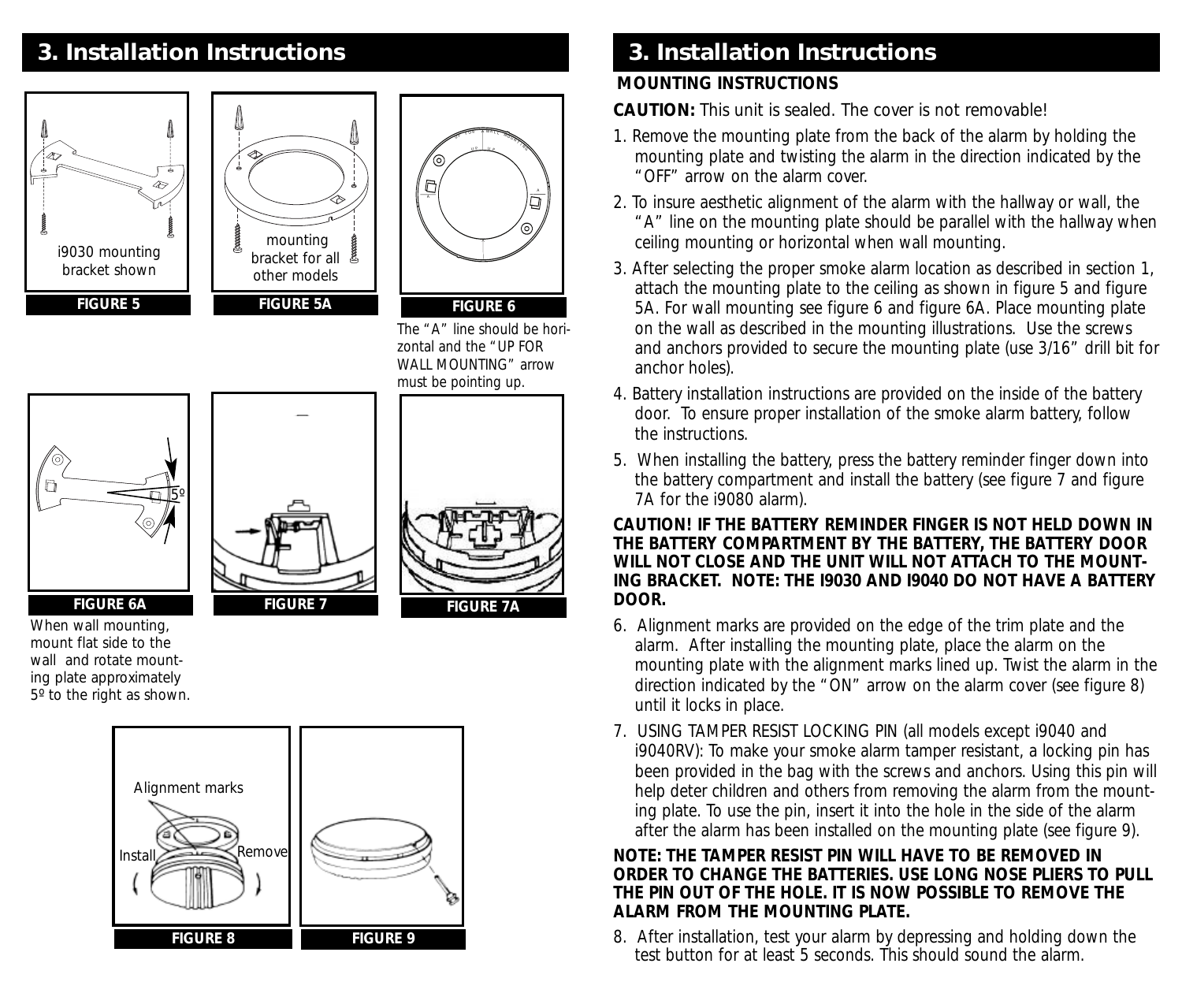# **4. Operation and Testing**

**OPERATION:** The smoke alarm is operating once a fresh battery is installed and testing is complete. When products of combustion are sensed, the unit sounds a loud 85db pulsating alarm until the air is cleared.

**HUSH CONTROL:** The "HUSH" feature has the capability of temporarily desensitizing the alarm circuit for approximately 8 minutes. This feature is to be used only when a known alarm condition, such as smoke from cooking, activates the alarm. Models i9060, i9060RV and i9080 are desensitized by pushing the "HUSH" button on the smoke alarm cover. Models i9030, i9040, i9040RV and i9050 are desensitized by pushing the TEST/HUSH button on the cover. If the smoke is not too dense, the alarm will silence immediately and the Red LED will flash once every 10 seconds for approximately 8 minutes. This indicates that the alarm is in a temporarily desensitized condition. The smoke alarm will automatically reset after approximately 8 minutes and sound the alarm if particles of combustion are still present. The "HUSH" feature can be used repeatedly until the air has been cleared of the condition causing the alarm.

#### **NOTE: DENSE SMOKE WILL OVERRIDE THE HUSH CONTROL FEA-TURE AND SOUND A CONTINUOUS ALARM.**

#### **CAUTION: BEFORE USING THE ALARM HUSH FEATURE, IDENTIFY THE SOURCE OF THE SMOKE AND BE CERTAIN A SAFE CONDITION EXISTS.**

**FLASHING LED LIGHT:** This smoke alarm is equipped with a flashing red indicator light. The light is located under the test button and will flash every 40 seconds to indicate that the smoke alarm is receiving power.

**TESTING:** Test by pushing the test button on the cover and holding it down for a minimum of 5 seconds. This will sound the alarm if the electronic circuitry, horn, and battery are working. If no alarm sounds, the unit has defective batteries or other failure. DO NOT use an open flame to test your alarm, you could damage the alarm or ignite combustible materials and start a structure fire.

### **TEST THE ALARM WEEKLY TO ENSURE PROPER OPERATION.**

Erratic or low sound coming from your alarm may indicate a defective alarm, and it should be returned for service (see section 12).

### **NOTE: WEEKLY TESTING IS REQUIRED.**

# **5. Nuisance Alarms**

Smoke alarms are designed to minimize nuisance alarms. Cigarette smoke will not normally set off the alarm, unless the smoke is blown directly into the alarm. Combustion particles from cooking may set off the alarm if the alarm is located close to the cooking area. Large quantities of combustible particles are generated from spills or when broiling. Using the fan on a range hood which vents to the outside (non-recirculating type) will also help remove these combustible products from the kitchen. If the alarm does sound, check for fires first. If a fire is discovered, get out and call the fire department. If no fire is present, check to see if one of the reasons listed in section 2 may have caused the alarm.

# **6. Maintenance**

### **BATTERY REPLACEMENT**

Note: Replacement batteries are available where you purchased your alarm.

If tamper resist pin has been used, refer to TAMPER RESIST LOCKING PIN in section 3 for removal instructions. To replace the battery, remove the alarm from the mounting plate by rotating the alarm in the direction of the "OFF" arrow on the cover (see figure 8).

i9030, i9040, i9050, i9060 and i9080 Smoke Alarms are powered by a 9V carbon zinc battery (alkaline and lithium batteries may also be used). A fresh battery should last for one year under normal operating conditions. This alarm has a low battery monitor circuit which will cause the alarm to "chirp" Approximately every 30 - 40 seconds for a minimum of seven (7) days when the battery gets low. Replace the battery when this condition occurs.

#### **NOTE: ANY STATEMENTS REFERRING TO A BATTERY, APPLIES TO BOTH BATTERIES USED WITH THE i9080**

USE ONLY THE FOLLOWING 9 VOLT BATTERIES FOR SMOKE ALARM BATTERY REPLACEMENT.

| Carbon-zinc type: | EVEREADY 1222; GOLD PEAK 1604P OR 1604S                                                                            |
|-------------------|--------------------------------------------------------------------------------------------------------------------|
| Alkaline type:    | ENERGIZER 522; DURACELL MN1604, MX1604;<br>GOLD PEAK 1604A: PANASONIC 6AM6, 6AM-6,<br>6AM-6PL 6AM6X, AND 6LR61(GA) |
| .                 |                                                                                                                    |

**Lithium type:** ULTRALIFE U9VL-J

Models i9040RV and i9060RV are powered by a 9V alkaline battery. A fresh battery should last for one year under normal operating conditions. This alarm has a low battery monitor circuit which will cause the alarm to "chirp" approximately every 30 - 40 seconds for a minimum of seven (7) days when the battery gets low. Replace the battery when this condition occurs.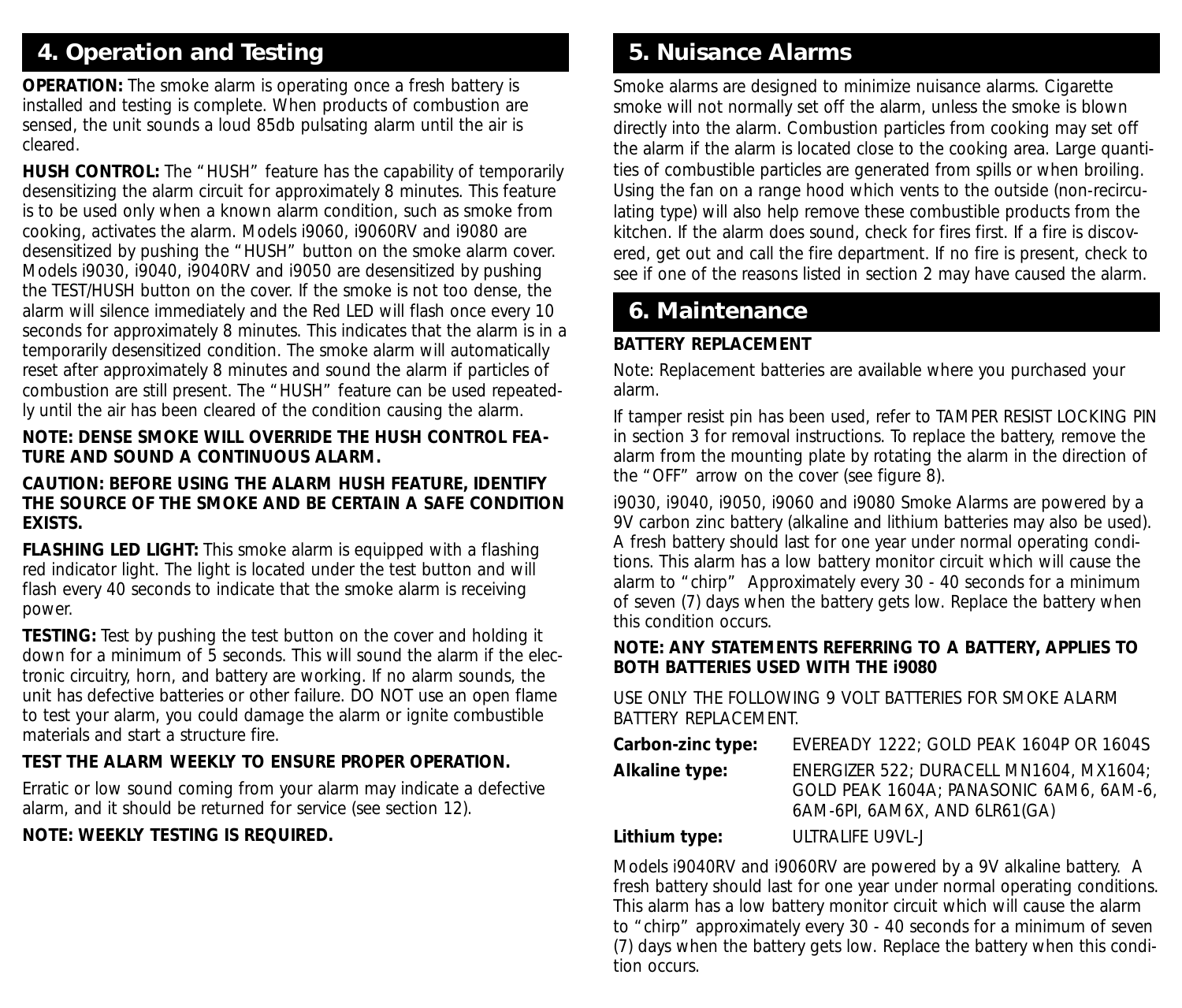## **6. Maintenance**

USE ONLY THE FOLLOWING 9 VOLT BATTERIES FOR i9040RV AND i9060RV SMOKE ALARM BATTERY REPLACEMENT:

**Alkaline type:** ENERGIZER 522; DURACELL MN1604, MX1604; PANASONIC 6AM6, 6AM-6, 6AM-6PI, 6AM6X, AND 6LR61(GA)

#### **NOTE: WEEKLY TESTING IS REQUIRED.**

#### **WARNING! USE ONLY THE BATTERIES SPECIFIED. USE OF DIFFER-ENT BATTERIES MAY HAVE A DETRIMENTAL EFFECT ON THE SMOKE ALARM.**

#### **CLEANING YOUR ALARM**

#### **YOUR ALARM SHOULD BE CLEANED AT LEAST ONCE A YEAR**

To clean your alarm, remove it from the mounting bracket as outlined in the beginning of this section. You can clean the interior of your alarm

(sensing chamber) by using compressed air or a vacuum cleaner hose and blowing or vacuuming through the openings around the perimeter of the alarm. The outside of the alarm can be wiped with a damp cloth.

After cleaning, reinstall your alarm and test your alarm by using the test button. If cleaning does not restore the alarm to normal operation the alarm should be replaced.

#### **SAFETY LIGHT**

MODEL i9080

**NOTE:** If the safety light appears dim during regular testing, replace both batteries immediately. Use only the following 9 volt batteries for powering the safety light:

**Alkaline Type** Energizer 522

Duracell MN1604 or MX1604

Gold Peak 1604A

Panasonic 6AM6, 6AM-6, 6AM-6PI, 6AM6X and 6LR61 (GA)

The safety light has a 6.3 V 250mA fuse lamp with an average life of 50 hours. If the safety light fails to operate with a fresh alkaline battery, then replace the lamp. To replace the lamp, remove the alarm from the mounting bracket by rotating the alarm in the direction of the "OFF" arrow on the cover (See Figure 7, and Alarm Tamper Resist Feature section if this feature has been activated).

Open the battery door and remove both batteries from the unit. Grip the lamp holder handle with your thumb and finger and pull out the

# **6. Maintenance**

lamp holder assembly. Slide the old lamp out of the lamp holder and replace it with a new lamp. Replace with the correct lamp type: Vanco #FTB 6 which is available at most radio/tv repair stores.

Reinstall the lamp holder. It will snap easily into the base. Put working batteries back in the alarm and remount the alarm on its mounting bracket.

#### **CAUTION: Use only the lamp specified. Use of a different lamp may have a detrimental effect on the smoke alarm or the safety light operation.**

**NOTE: The safety light is not intended to satisfy the requirements for approved illumination under various local codes. Very thick and/or dense smoke may obscure the light.**

# **7. Limitations of Smoke Alarms**

#### **WARNING: PLEASE READ CAREFULLY AND THOROUGHLY**

- NFPA 72 states: Fire-warning equipment for residential occupancies are capable of protecting about half of the occupants in potentially fatal fires. Victims are often intimate with the fire, too old or too young, or physically or mentally impaired such that they cannot escape even when warned early enough that escape should be possible. For these people, other strategies such as protection-in-place or assisted escape or rescue would be necessary.
- Smoke alarms are devices that can provide early warning of possible fires at a reasonable cost; however, alarms have sensing limitations. Ionization sensing alarms may detect invisible fire particles (associated with fast flaming fires) sooner than photoelectric alarms. Photoelectric sensing alarms may detect visible fire particles (associated with slow smoldering fires) sooner than ionization alarms. Home fires develop in different ways and are often unpredictable. For maximum protection, Kidde recommends that both Ionization and Photoelectric alarms be installed.
- A battery powered alarm must have a battery of the specified type, in good condition and installed properly.
- AC powered alarms (without battery backup) will not operate if the AC power has been cut off, such as by an electrical fire or an open fuse.
- Smoke alarms must be tested regularly to make sure the batteries and the alarm circuits are in good operating condition.
- Smoke alarms cannot provide an alarm if smoke does not reach the alarm. Therefore, smoke alarms may not sense fires starting in chimneys, walls, on roofs, on the other side of a closed door or on a different floor.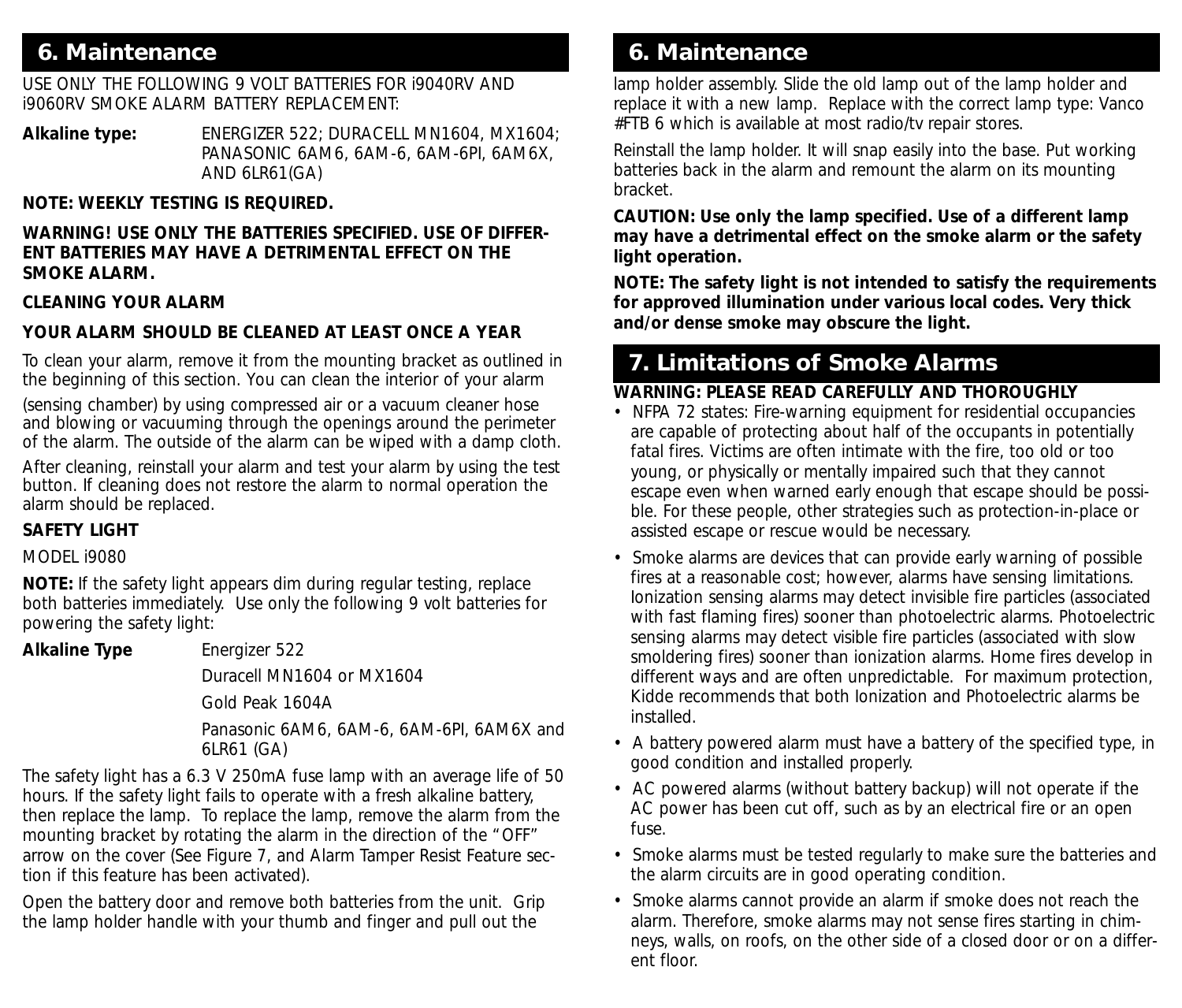# **7. Limitations of Smoke Alarms**

- If the alarm is located outside the sleeping room or on a different floor, it may not wake up a sound sleeper.
- The use of alcohol or drugs may also impair one's ability to hear the smoke alarm. For maximum protection, a smoke alarm should be installed in each sleeping area on every level of a home.
- Although smoke alarms can help save lives by providing an early warning of a fire, they are not a substitute for an insurance policy. Home owners and renters should have adequate insurance to protect their lives and property.

# **8. Good Safety Habits**

#### **DEVELOP AND PRACTICE A PLAN OF ESCAPE**

- Make a floor plan indicating all doors and windows and at least two (2) escape routes from each room. Second story windows may need a rope or chain ladder.
- Have a family meeting and discuss your escape plan, showing everyone what to do in case of fire.
- Determine a place outside your home where you all can meet if a fire occurs.
- Familiarize everyone with the sound of the smoke alarm and train them to leave your home when they hear it
- Practice a fire drill at least every six months, including fire drills at night. Ensure that small children hear the alarm and wake when it sounds. They must wake up in order to execute the escape plan. Practice allows all occupants to test your plan before an emergency. You may not be able to reach your children. It is important they know what to do.
- Install and maintain fire extinguishers on every level of the home and in the kitchen, basement and garage. Know how to use a fire extinguisher prior to an emergency.
- Current studies have shown smoke alarms may not awaken all sleeping individuals, and that it is the responsibility of individuals in the household that are capable of assisting others to provide assistance to those who may not be awakened by the alarm sound, or to those who may be incapable of safely evacuating the area unassisted.
- There are situations where a smoke alarm may not be effective to protect against fire as noted by the NFPA and UL. For instance:
	- Smoking in bed.
	- Leaving children unsupervised.
	- Cleaning with flammable liquids, such as gasoline.

# **8. Good Safety Habits**

- Fires where the victim is intimate with a flaming initiated fire; for example, when a person's clothes catch fire while cooking.
- Fires where the smoke is prevented from reaching the detector due to a closed door or other obstruction.
- Incendiary fires where the fire grows so rapidly that an occupant's egress is blocked even with properly located detectors

# **9. NRC Information**

Ionization type smoke alarms use a very small amount of a radioactive element in the sensing chamber to enable detection of visible and invisible combustion products. The radioactive element is safely contained in the chamber and requires no adjustments or maintenance. This smoke alarm meets or exceeds all government standards. It is manufactured and distributed under license from the U.S. Nuclear Regulatory Commission.

# **10. NFPA Required Protection**

The National Fire Protection Association's Standard 72 provides the following information:

Smoke Detection - Where required by applicable laws, codes, or standards for a specific type of occupancy, approved single- and multiple-station smoke alarms shall be installed as follows:

(1) In all sleeping rooms and guest rooms

(2) Outside of each separate dwelling unit sleeping area, within 6.4 m (21 ft) of any door to a sleeping room, the distance measured along a path of travel

(3) On every level of a dwelling unit, including basements

(4) On every level of a residential board and care occupancy (small facility), including basements and excluding crawl spaces and unfinished attics

(5) In the living area(s) of a guest suite

(6) In the living area(s) of a residential board and care occupancy (small facility)

Are More Smoke Alarms Desirable? The required number of smoke alarms might not provide reliable early warning protection for those areas separated by a door from the areas protected by the required smoke alarms. For this reason, the use of additional smoke alarms for those areas for increased protection is recommended. The additional areas include the basement, bedrooms, dining room, furnace room, utility room, and hallways not protected by the required smoke alarms. The installation of smoke alarms in kitchens, attics (finished or unfinished), or garages is not normally recommended, because these locations occasionally experience conditions that can result in improper operation.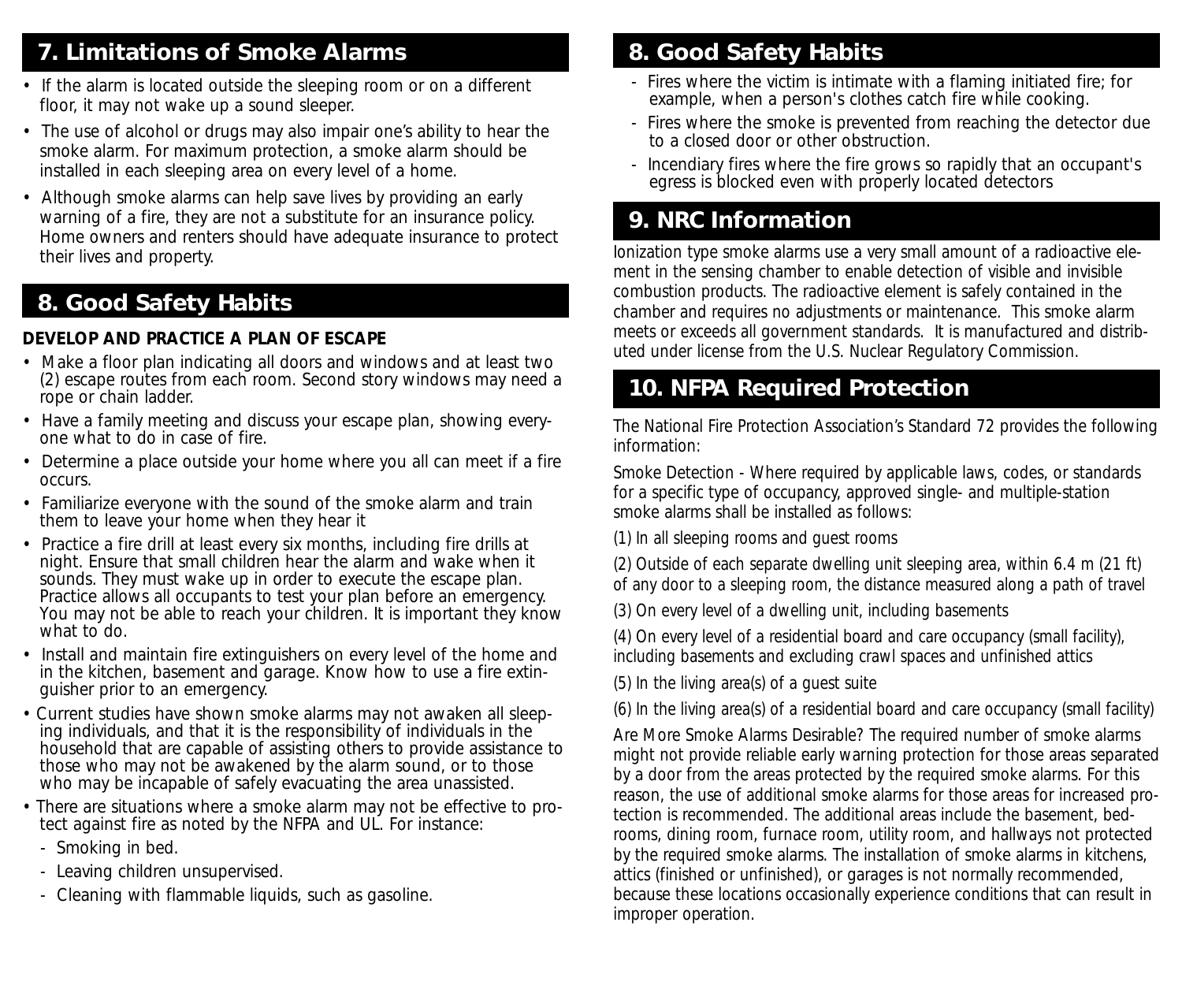# **11. CAUTION (AS REQUIRED BY THE CALIFORNIA STATE FIRE MARSHAL)**

Ionization type smoke alarms use a very small amount of a radioactive element in the sensing chamber to enable detection of visible and invisible combustion products. The radioactive element is safely contained in the chamber and requires no adjustments or maintenance. This smoke alarm meets or exceeds all government standards. It is manufactured and distributed under license from the U.S. Nuclear Regulatory Commission.

# **12. Service and Warranty**

If after reviewing this manual you feel that your smoke alarm is defective in any way, do not tamper with the unit.

Return for servicing to: KIDDE Safety, 1016 Corporate Park Dr., Mebane, NC 27302. 800-880-6788 (See Warranty for in-warranty returns)

#### **LIMITED WARRANTY**

Kidde warrants to the original purchaser that the enclosed smoke alarm will be free from defects in material and workmanship or design under normal use and service for a period of **three (3) years for i9030, i9040 and i9040RV smoke alarms** and **ten (10) years for the i9050, i9060, i9060RV, and i9080 smoke alarms** from the date of purchase. The obligation of Kidde under this warranty is limited to repairing or replacing the smoke alarm or any part which we find to be defective in material, workmanship or design, free of charge to the customer, upon sending the smoke alarm with proof of date of purchase, postage and return postage prepaid, to Warranty Service Department, Kidde, 1016 Corporate Park Dr., Mebane, NC 27302.

This warranty shall not apply to the smoke alarm if it has been damaged, modified, abused or altered after the date of purchase or if it fails to operate due to improper maintenance or inadequate AC or DC electrical power.

THE LIABILITY OF KIDDE OR ANY OF ITS PARENT OR SUBSIDIARY CORPO-RATIONS ARISING FROM THE SALE OF THIS SMOKE ALARM OR UNDER THE TERMS OF THIS LIMITED WARRANTY SHALL NOT IN ANY CASE EXCEED THE COST OF REPLACEMENT OF SMOKE ALARM AND, IN NO CASE, SHALL KIDDE OR ANY OF ITS PARENT OR SUBSIDIARY CORPORA-TIONS BE LIABLE FOR CONSEQUENTIAL LOSS OR DAMAGES RESULTING FROM THE FAILURE OF THE SMOKE ALARM OR FOR BREACH OF THIS OR ANY OTHER WARRANTY, EXPRESS OR IMPLIED, EVEN IF THE LOSS OR DAMAGE IS CAUSED BY THE COMPANY'S NEGLIGENCE OR FAULT.

Since some states do not allow limitations on the duration of an implied warranty or do not allow the exclusion or limitation of incidental or consequential damages, the above limitations or exclusions may not apply to you. While this warranty gives you specific legal rights, you may also have other rights which vary from state to state.

The above warranty may not be altered except in writing signed by both parties hereto.